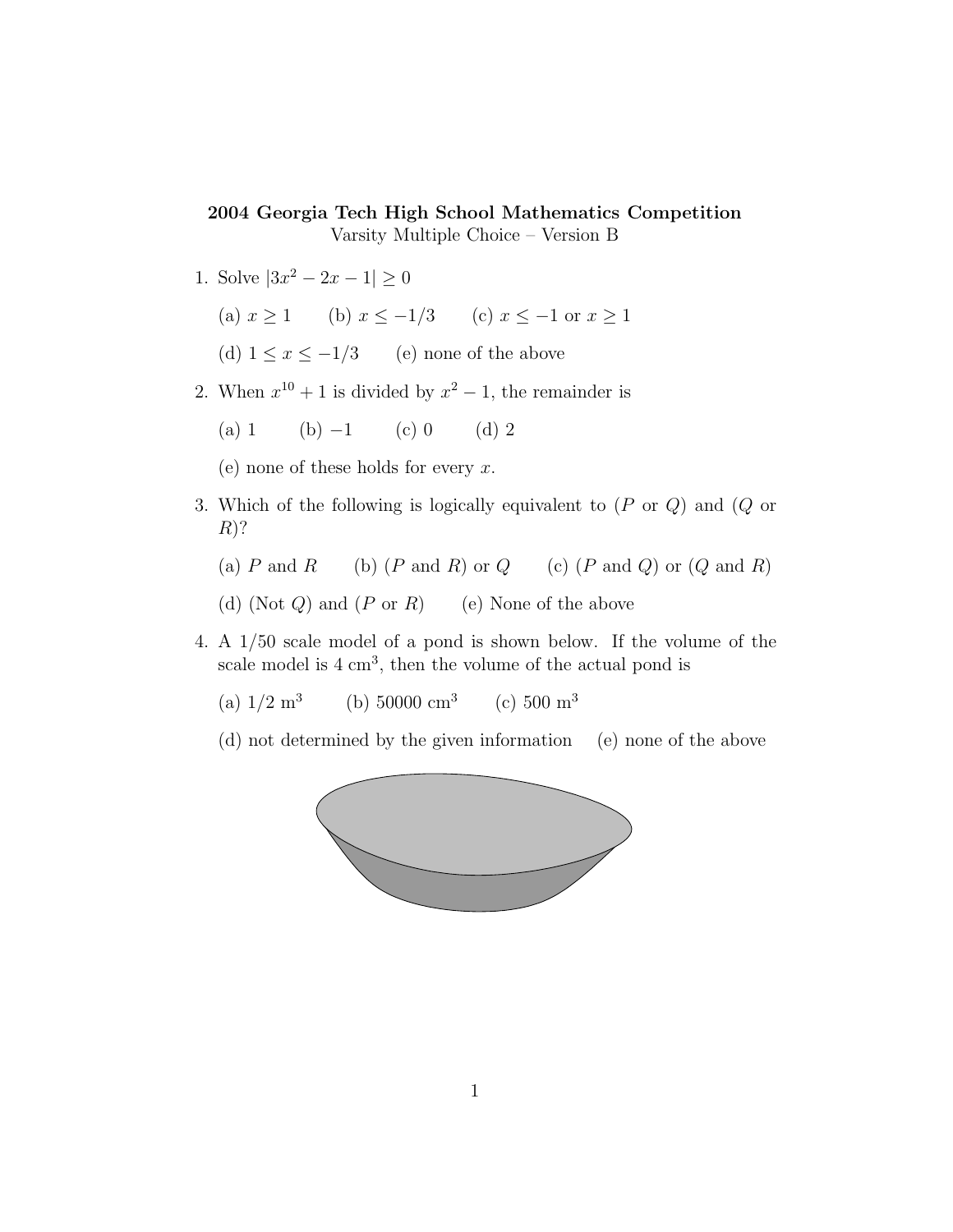5. A number system based on 26 is used and the letters of the alphabet are the digits:  $A = 0$ ,  $B = 1$ ,  $C = 2$ ,  $D = 3, \dots, X = 23, Y = 24$ ,  $Z = 25$ . In this system, how much is ONE + ONE?

(a) DBIA (b) BAID (c) BDAI (d) DAIB (e) BDIA

6. The radius of the small circle in the middle is



7. A function  $f: X \to Y$  is called one-to-one if for  $x_1, x_2 \in X$ ,  $f(x_1) =$  $f(x_2)$  implies  $x_1 = x_2$ . Define

$$
f: [-2, 0] \to \mathbb{R}, \qquad f(x) = \frac{x+1}{x-1}
$$
  
\n
$$
g: [0, 3] \to \mathbb{R}, \qquad g(x) = (x+1)^2
$$
  
\n
$$
h: [-2, 1] \to \mathbb{R}, \qquad h(x) = \sqrt{x^2 + 1}
$$
  
\n
$$
k: [0, 3] \to \mathbb{R}, \qquad k(x) = (1 - \sqrt{x})^2
$$

which of the following is true.

- (a)  $f$  and  $g$  are one-to-one functions
- (b)  $g, h, k$  are one-to-one functions
- (c)  $f, h, k$  are one-to-one functions
- (d)  $f, k$  are one-to-one functions
- (e)  $f, g, h, k$  are one-to-one functions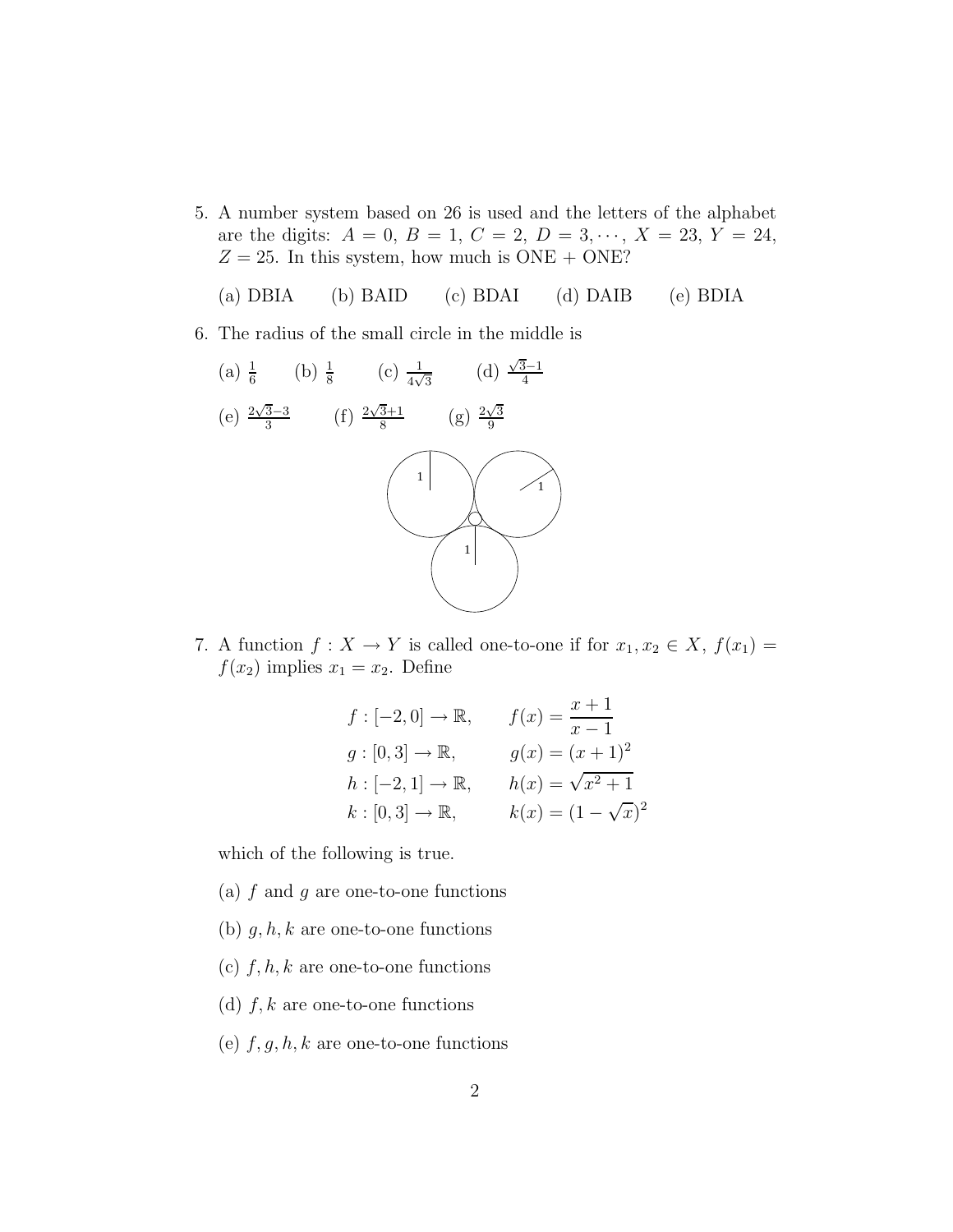8. A drawer has 6 red socks and 6 white socks. If you reach in the drawer and randomly take out two socks, what is the chance (i.e., probability) that the two socks will match in color?

(a) 
$$
\frac{5}{12}
$$
 (b)  $\frac{1}{2}$  (c)  $\frac{2}{5}$  (d)  $\frac{3}{7}$  (e)  $\frac{5}{11}$  (f)  $\frac{3}{8}$ 

- 9. Let  $z = x + iy = re^{i\theta}$ , which of the following equations corresponds to the circle graphed below?
	- (a)  $r = 1 + \sin \theta$  (b)  $r = 2 + \sin \theta$  (c)  $r = 2 \cos \theta$

(d) 
$$
r = 2\sin\theta
$$
 (e)  $r = 2 - \cos\theta$ 



10. How many distinct solutions x are there for the equation  $\det(A-xI) =$ 0 where det stands for determinant,  $I$  is the identity matrix, and  $A$  is the matrix

$$
\begin{bmatrix} 1 & 0 & -3 & 0 \ 0 & 2 & 0 & 1 \ 1 & 0 & 3 & 0 \ 1 & -2 & 0 & 1 \end{bmatrix}
$$
  
(a) no solution (b) 1 (c) 2 (d) 3 (e) more than 3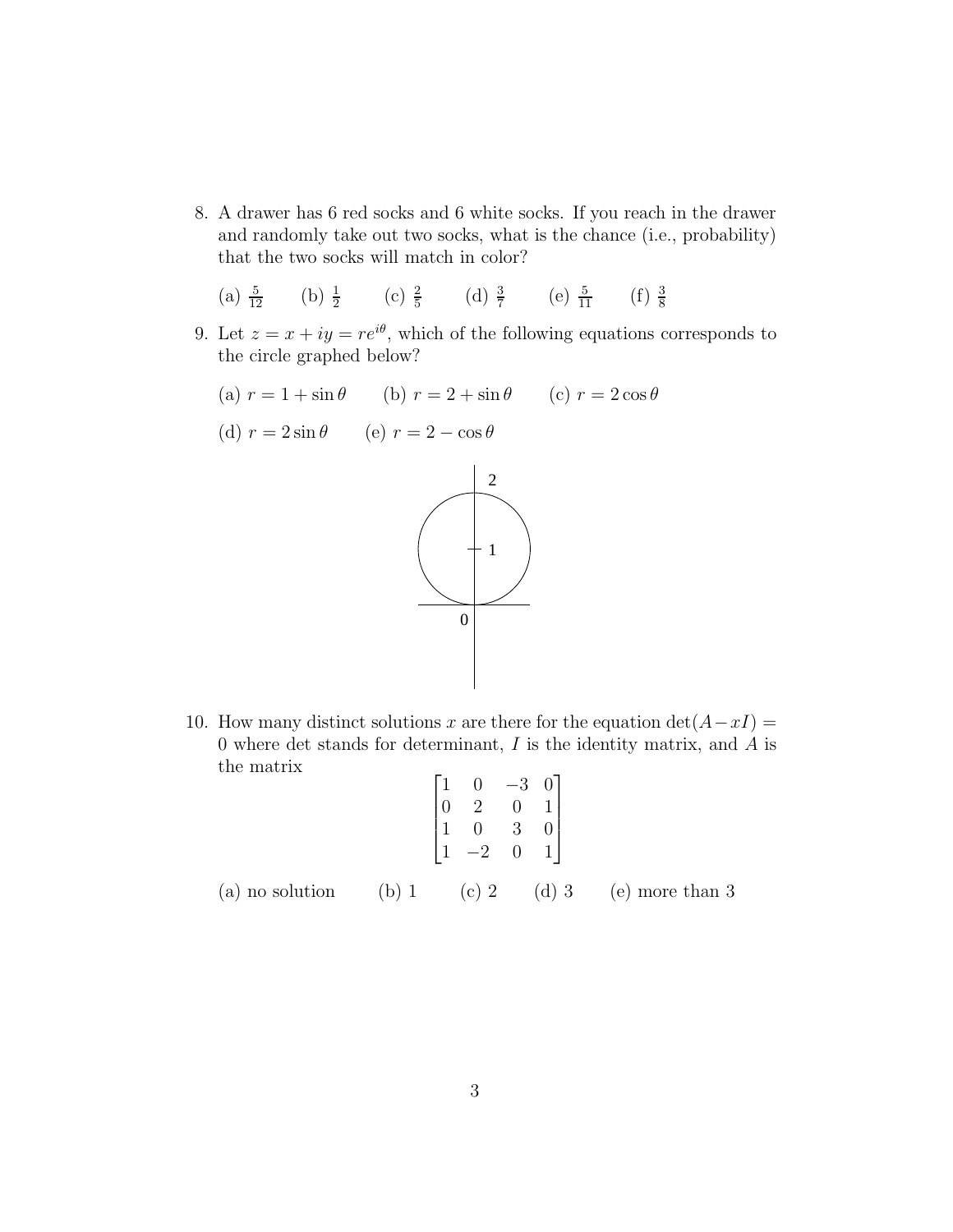11. If a 15 by 20 rectangular piece of paper with corners  $a, b, c,$  and  $d$  is glued to the surface of a large cube so that the edge of the cube lies along the diagonal of the paper as shown, how far is corner a from corner  $c$  as measured through the cube?



(a)  $13\sqrt{2}$  (b) 18 (c) 18.2 (d)  $\sqrt{2}$ (d)  $\sqrt{337}$  (e) None of the above

12. Find the quadratic equation whose roots are the cubes of the roots of

$$
x^2 + ax + b = 0.
$$

(a) 
$$
x^2 + a^3x + b^3 = 0
$$
 (b)  $ax^2 + bx + ab = 0$   
(c)  $x^2 + (a^3 + b^3)x + ab = 0$  (d)  $x^2 + a(a^2 - 3b)x + b^3 = 0$ 

- (e) None of the above
- 13. If C is a circle with center  $(\sqrt{2}, \sqrt{3})$ , what is the maximum number of points  $(m, n)$  with integer coordinates that lie on  $C$ ?
	- (a) 1 (b) 2 (c) 6 (d) 12 (e) no maximum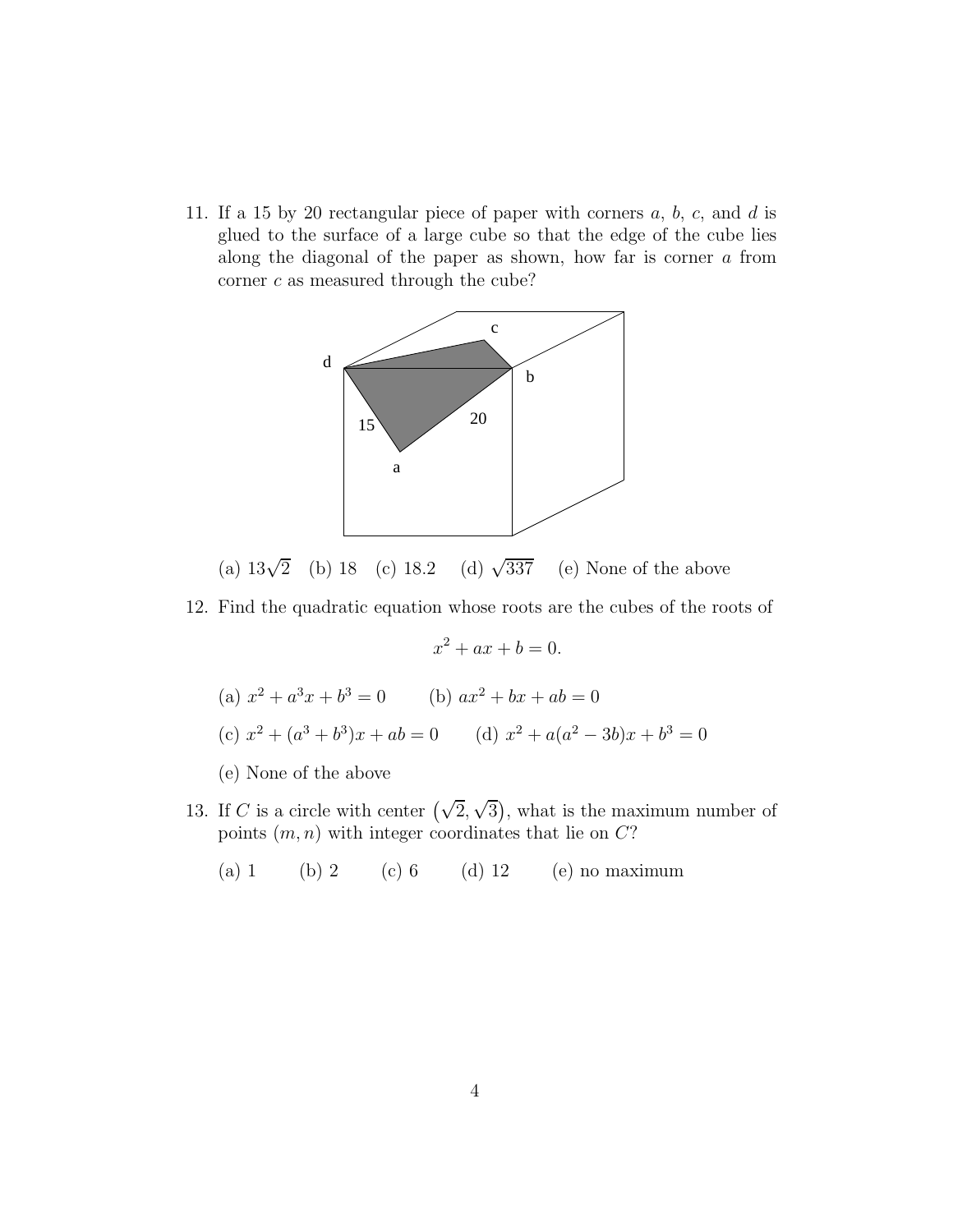14. The equation  $\sqrt{x+5} - \sqrt{x-2} + 1 = 0$  has

(a) one real root (b) one real root and 1 complex root

(c) 2 complex roots (d) two real roots (e) no root

15. Assume that  $\sin x + \cos x = a$ . Find  $\sin^4 x + \cos^4 x$  in terms of a.

(a) 
$$
a^4
$$
 (b)  $a^2$  (c)  $a^4 + a^2 + 1$  (d)  $(1 + 2a^2 - a^4)/2$ 

- (e) none of the above
- 16. Three boys A, B, and C are making a batch of cookies. It takes A working alone twice as long as it takes B working alone to make the same batch of cookies. It takes A four times as long as B and C working together to make the same batch. And it takes A 2 hours longer to make the batch than it takes all three boys working together. How long will it take A and C to make the same batch of cookies?

(a) 1 hr. (b) 
$$
1\frac{1}{2}
$$
 hr. (c)  $\frac{1}{6}$  hr.  
(d)  $\frac{5}{6}$  hr. (e)  $\frac{3}{4}$  hr.

- 17. If  $11^{100} 1 = 10^n \cdot m$  for integers m and n with m not divisible by 10, then what is  $n$ ?
	- (a) 0 (b) 1 (c) 2 (d) 3 (e) 4
- 18. For  $-\frac{\pi}{4} < x < 0$ ,
	- (I)  $\sin x < x$  (II)  $\sin x > x$  (III)  $\tan x < x$ (IV)  $\tan x > x$  (V)  $\sin x > \cos x$  (VI)  $\sin x < \cos x$

which of the following is true:

- (a)  $(II, III, VI)$  (b)  $(II, IV, VI)$  (c)  $(I, III, VI)$
- (d)  $(I, IV, VI)$  (e)  $(I, III, V)$